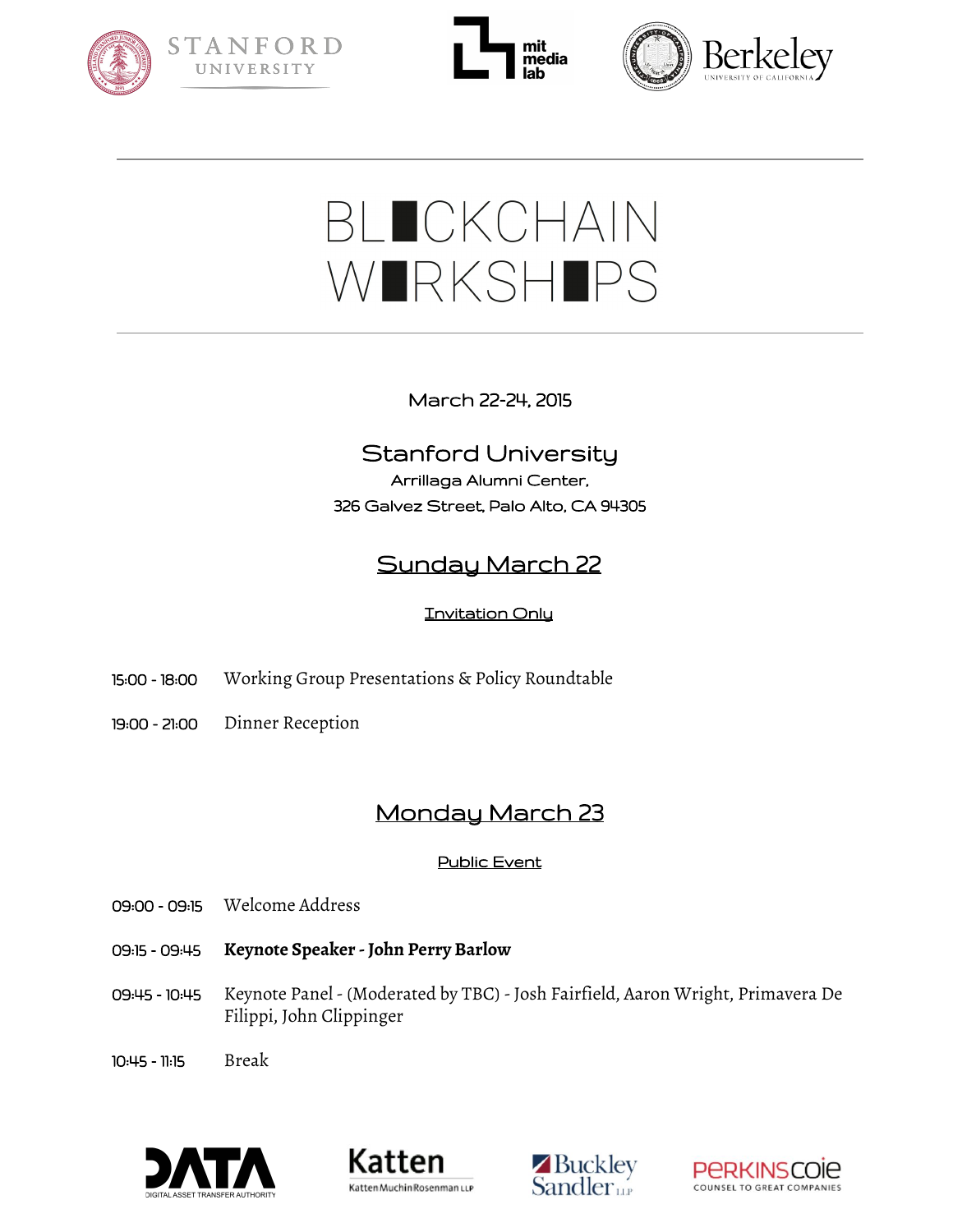





| $11:15 - 12:30$                | Keynote: Technical Aspects of Blockchain-based applications<br>Panel: Peter Todd, Joe Bonneau (Stanford), Adam Back (Blockstream - TBC), Andrew<br>Miller (Dan to confirm)<br>Moderated by Tim Swanson                                                                                                                                                                    |
|--------------------------------|---------------------------------------------------------------------------------------------------------------------------------------------------------------------------------------------------------------------------------------------------------------------------------------------------------------------------------------------------------------------------|
| 12:30 - 12:45<br>12:45 - 13:00 | <b>Alternative Economies</b><br>Keynote Presentation: Joyce Kim, Executive Director, Stellar<br>Keynote: Michael Harte (Barclays)                                                                                                                                                                                                                                         |
| 13:00 - 14:00                  | Panel: John Bailon (Satoshi Citadel), Juan Llanos (Bitreserve), BitPesa, iGot, Joyce<br>Kim - Stellar, Martin Becze (Ethereum)<br>Moderated by TBC<br>$\bullet$ Alternative currencies: Scaling, volatility, monetary policies<br>$\bullet$ Disenfranchised communities: unbanked, migrants, immigrant workers                                                            |
| $13:00 - 14:30$                | Lunch break                                                                                                                                                                                                                                                                                                                                                               |
| 14:30 - 15:00<br>14:30 - 15:30 | <b>Alternative Economies</b><br>Panel: John Bailon (Satoshi Citadel), Juan Llanos (Bitreserve), BitPesa, Rick Day<br>(iGot), Joyce Kim (Stellar), Martin Becze (Ethereum)<br>Moderated by TBC<br>• Alternative currencies: Scaling, volatility, monetary policies<br>$\bullet$ Disenfranchised communities: unbanked, migrants, immigrant workers                         |
| 15:30 - 16:00<br>15:30 - 16:15 | <b>Alternative Economies</b><br>Panel: Akseli Vertanen (Founder, Robin Hood Coop), Tim Swanson, Bruce Cahan<br>Moderated by Joe Gerber (IDEO)                                                                                                                                                                                                                             |
| 16:15 - 16:45                  | <b>Break</b>                                                                                                                                                                                                                                                                                                                                                              |
| 16:45 - 17:00<br>17:00 - 17:15 | Presentation: Maurizio Rossi (Founder, H-Farm)<br>Presentation: Daniel Neis (KOINA Switzerland)                                                                                                                                                                                                                                                                           |
| 17:15 - 18:15<br>17:15 - 18:15 | Keynote: Cyber-security<br>Panel: Susan Athey (Stanford), Elaine Shi (UMD), Adam Ludwin (Chain), Zooko<br>(ZeroCash), Jonathan Levin<br>Moderated by Dan Boneh (Stanford)<br>● Blockchain analytics & governmental responses (master key, 51% attack)<br>Illicit usage of the blockchain: Silk Road, money laundering<br>Trade-offs between privacy and national security |
| 18:15 - 21:00                  | Dinner Reception & Book Launch: "From Bitcoin to Burning Man"<br>Panel: John Clippinger, Peter Hirshberg, Mihaela Ulieru, Larry Harvey (Burning<br>Man                                                                                                                                                                                                                    |







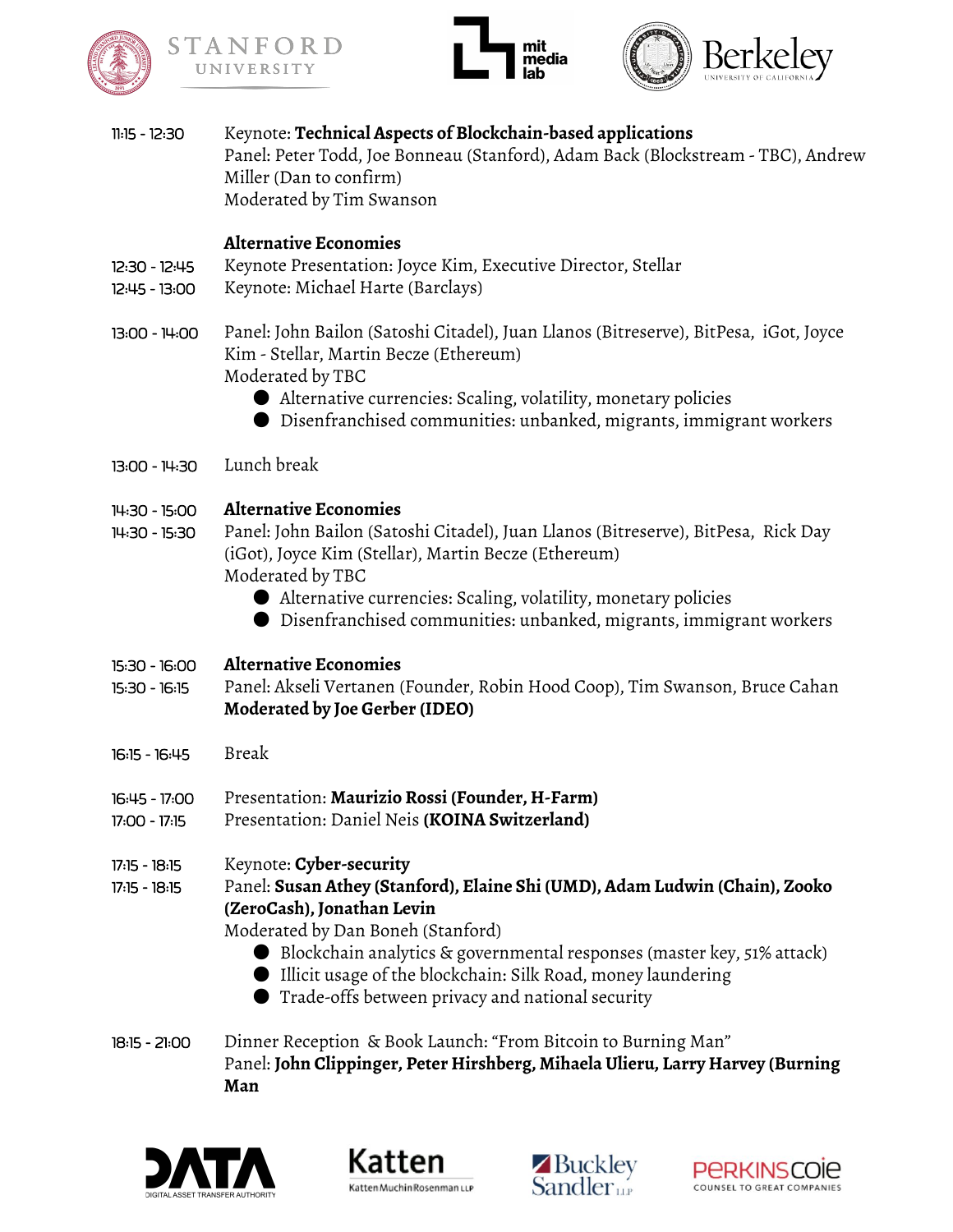





#### Location: Stanford Alumni Center

## Tuesday March 24

#### Public Event

- 08:00 08:30 Breakfast
- 08:45 09:00 Opening remarks
- 09:00 09:30 Keynote: **Don Tapscott**

#### **Internet of Things**

- 09:30 10:00 Keynote: **Mickey McManus**
- 10:00 10:30 Keynote Presentation: **Internet of Things** (IBM ADEPT Team)
- 10:30 11:30 Panel: Aaron Wright, Steve Omohundro, Ryan Singer, Amir Behbehani, Mickey McManus,

Moderated by TBC

- Smart cities and other high value use cases
- Machine-to-machine interaction (Smart-contracts)
- Autonomous devices (DAOs)
- 11:30 11:45 Break
- 11:45 12:15 Presentation: Telehash
- 12:15 12:30 Presentation: Ben Chan, BitGo
- 12:15 01:00 Break

#### **Autonomous Communities**

- 12:00 12:30 Keynote: **Larry Harvey & Stuart \_\_\_\_\_ (Burning Man)**
- 12:30 13:30 Panel: **Neal Gorenflo (Sharable), Peter Hirshberg, Mihaela Ulieru (ImpactInstitute, World Economic Forum)**
- 13:30 14:30 Lunch break
- 14:30 15:30 Keynote: **Identity / Reputation**
- 14:30 15:30 Panel: **Casey Fenton (Resolve),Patrick Deegan (ID3/OMS), Primavera De Filippi (Sabir), Muneeb Ali (Onename) Moderated by Marc Hochstein (American Banker)** 12:30 - 12:45 Presentation: Trust
- 15:30 16:00 Break